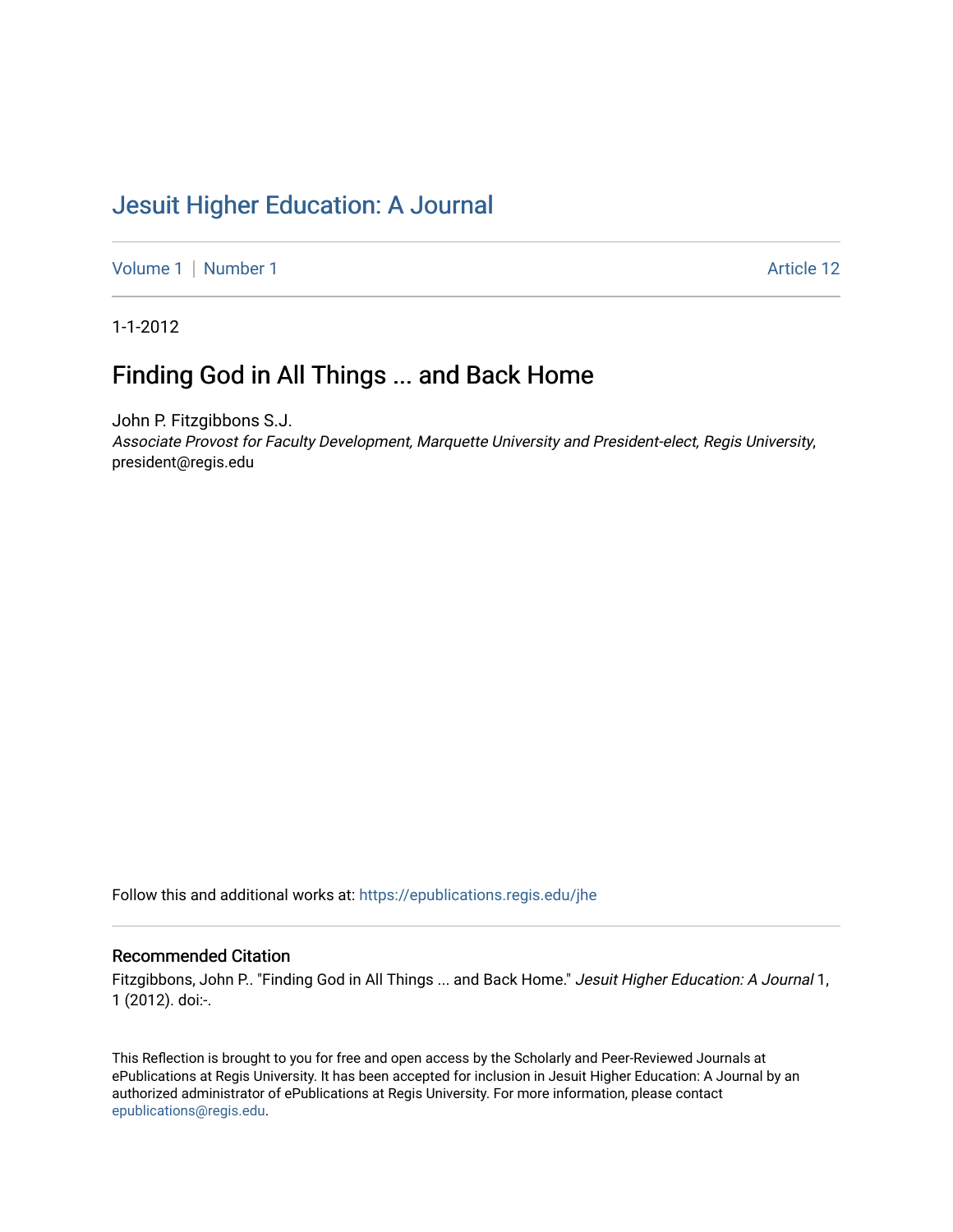## Fitzgibbons: Finding God in All Things

**Note:**

Jesuit philosophy and spirituality are known for their meditative and reflective dimensions. Accordingly, the Spiritual Exercises of Saint Ignatius include the elements of examination, meditation, consideration, and contemplation. These can be summarized in a single term, *reflection*. Jesuit higher education all too often and too easily can be distracted by the business and processes of the academy, necessary but not sufficient to achieve its real goals of personal formation and transformation. It is reflection that aids these ultimate aims. In this inaugural issue, and in subsequent issues, JHE is pleased to present a reflective article that calls us to imagine, to reason and to engage our affective sensibilities; in other words, it is a call to deep reflection – without which Jesuit higher education remains incomplete.

General Editors

## **Finding God in All Things … and Back Home**

## **Fr. John Fitzgibbons, S.J. Associate Provost for Faculty Development, Marquette University**

### **and**

### **President-elect, Regis University**

In the *Spiritual Exercises*, Ignatius of Loyola maps three types of mental prayer: (a) Considerations, (b) Contemplations, and (c) Meditations. I say "mental" prayer to distinguish this prayer encouraged by Ignatius from ritual and liturgical prayer (Mass or the Divine Office) as well as the long tradition of devotional mantra, like the Rosary or litanies, where the vehicle that carries the soul to God is the mantra, the repeated, rhythmic prayer that creates a cadence in the heart. I want to point this out but add that these three types of prayer mapped by Ignatius are also *affective*. That is, they become the prayer of the heart through the imagination. We are meant, ultimately, to feel what we consider, contemplate, and meditate.

*Spiritual Exercises* [Section 230], The Contemplation on Divine Love:

- 1. Love manifests itself more in deeds than in words.
- 2. Love consists in the mutual sharing of goods, for example, the lover gives and shares with the beloved what he/she possesses, or

something of that which he/she has or is able to give; and vice versa, the beloved shares with the lover. Hence if one has knowledge, she/he shares it with the one who does not possess it; and so also if one has honors, or riches. Thus, one always gives to the other.

Sometime in 1877, most likely at St. Beuno's College in Wales, Jesuit poet, Gerard Manley Hopkins wrote a masterpiece.

As kingfishers catch fire, dragonflies draw flame; As tumbled over rim in roundy wells Stones ring; like each tucked string tells, each hung bell"s Bow swung finds tongue to fling out broad its name; Each mortal thing does one thing and the same: Deals out that being indoors each one dwells; Selves – goes itself; *myself* it speaks and spells, Crying *What I do is me: for that I came.*

I say more: the just man justices; Keeps grace: that keeps all his goings graces; Acts in God's eye what in God's eye he is –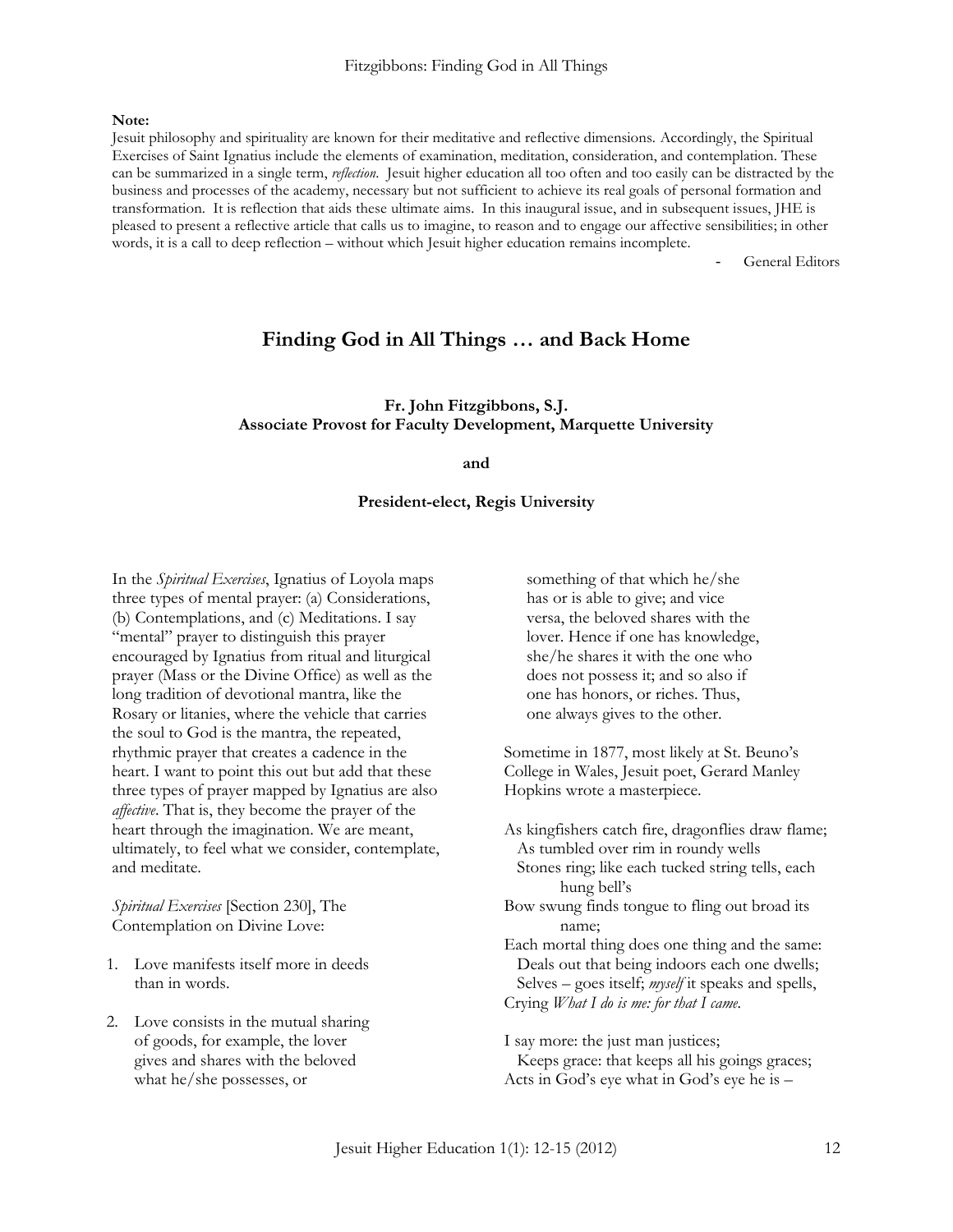Christ. For Christ plays in ten thousand places, Lovely in limbs, and lovely in eyes not his To the Father through the features of men"s

faces.

I begin with the above sonnet by Hopkins, the Victorian Jesuit, as much for his use of form as for the content of his sonnet. Like a sonnet, the *Spiritual Exercises* are a form; but also, like readers of a sonnet, each "reader" of the *Spiritual Exercises* is unique; within each person making the *Spiritual Exercises*, beauty and truth play in an infinity of ways.

As you know, a sonnet is a fourteen-line poem and presents an issue, a problem, or a paradox in the first part, usually the first eight lines in an Italian (sometimes English) sonnet. In the second part, the remaining six lines, the poet crafts a response or answer to the issue offered above. In Hopkins" poem, "As Kingfishers Catch Fire," the issue is how we humans find the presence of God in the "rest of life," in the aftermath of the Resurrection, after the Fourth Week of the *Exercises*, in the real world of commerce, in the slow death of committee meetings, and the hurlyburly that is anything but peaceful. We have been to the mountain top and we experienced something beautiful, something holy. So, now, how do I balance the ambiguity of my deepest most cherished experience of the Good with the debilitating mundane? How do I live without either crushing my experience with doubt or arrogantly demanding that God paint by my numbers?

Annie Dillard reframes Hopkins' issue for us postmoderns:

"Who shall ascend into the hill of the Lord? Or who shall stand in [God"s] holy place? There is no one but us. There is no one to send, nor a clean hand, nor a pure heart on the face of the earth, nor in the earth, but only us, a generation comforting ourselves with the notion that we have come at an awkward time, that our innocent fathers [and mothers] are all dead – as if innocence had ever been – and our children busy and troubled, and we ourselves unfit, not yet ready, having each

of us chosen wrongly…Yet some have imagined well, with honesty and art, the detail of such a life, and have described it with such grace, that we mistake vision for history, dream for description, and fancy that life has devolved…" (Dillard, *Holy the Firm*, 56-7).

What Dillard points out is that the vocation of any Christian community is to imagine well; to imagine so well that the dream becomes reality; to imagine and use the gift of reason so well that terror and pain are not ever the last words. In no other Christian community is this more important than in a Catholic university.

"At the end of Mark Helprin"s long and troubling book called, *A Soldier of the Great War*, there is a discussion among the main characters about the meaning of sacrifice in the face of the insanity of war. This is what the protagonist says:

"Really, everything they said seemed to be in contradiction to the truth of what I"ve seen. And if you ask me what it was, I can"t tell you. I can only tell you it overwhelmed me, that all the hard and wonderful things of the world are nothing more than a frame for the spirit, like fire and light; that is, the endless roiling of love and grace.

"I can tell you only that beauty cannot be expressed or explained in a theory or an idea, that it moves by its own law, that it is God"s way of comforting his broken children…."" (Tom Lucas on Helprin, Homily, July 2007).

Beauty, Imagination, and Rationality (the tools we need for the *Spiritual Exercises* and for life itself) cannot be expressed or explained in a theory or an idea; they move according to their own laws. The ancients understood this. Ignatius did, too. Beauty is the imagining forth of the Divine, the trace in matter of the God who must share his beauty. Our rationality traces the *digitus Dei*, the finger of God, as it writes in our hearts.

We see it in the beauty of creation, in the splendor and the terror of nature, *mysterium fascinans et*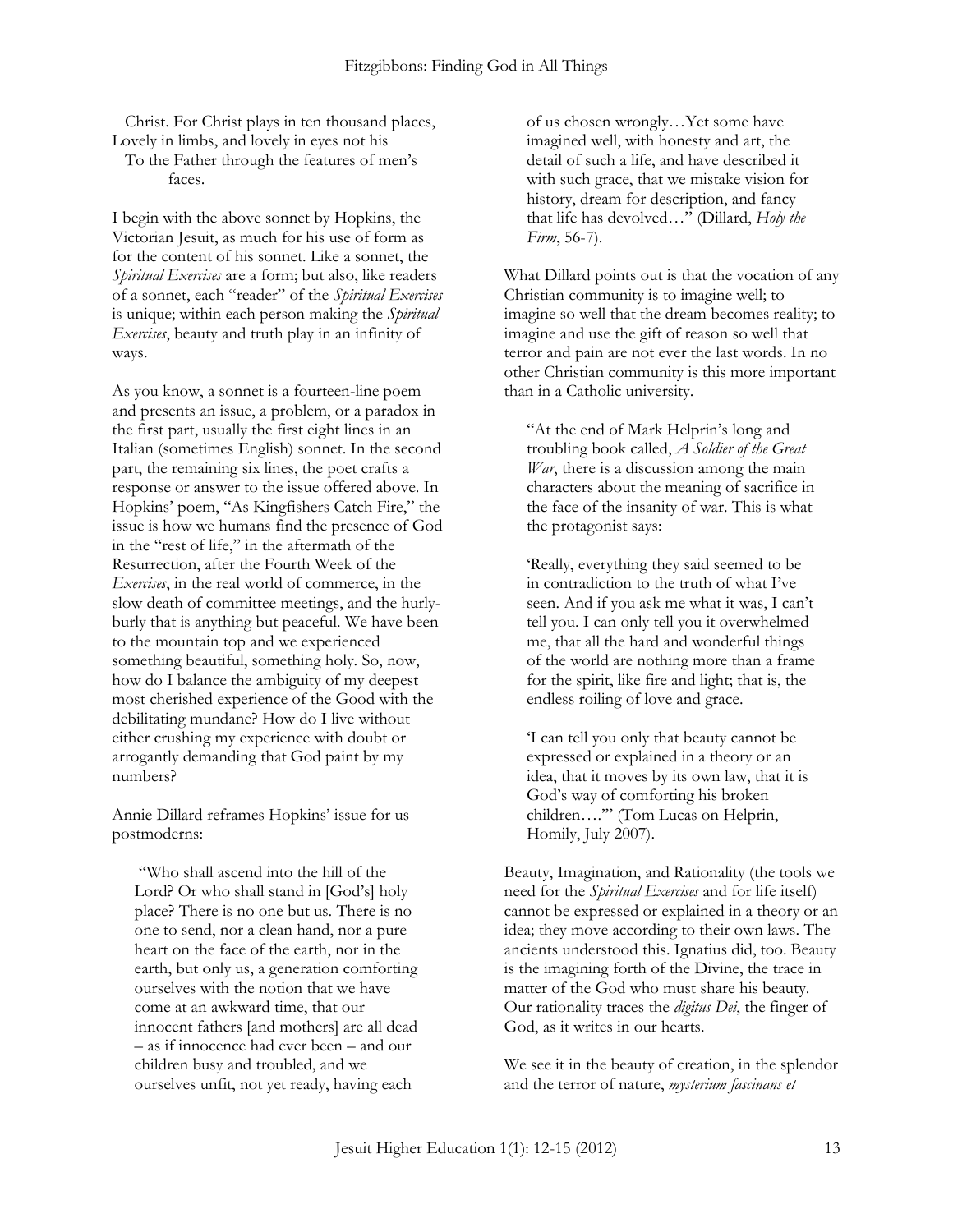*tremendum*; in the vastness of the dark and starry night, in the promise of the sunrise, in the delicate web of an infant's fingers.

That beauty is what Hopkins names in the last six lines of his sonnet. The thought in the poem runs something like this…

- All creatures, kingfishers, insects, stones and streams, all sing the song of mysterious beauty, all are musical in that they sing out who they are; paradoxically that beauty is at once singular, unique and yet participates in the One, infinite beauty of the Creator.
- "Each mortal thing does one thing and the same," that is, each creature reveals itself as beautiful by articulating itself, naming itself by being itself, and so naming the Creator. Each creature's actions and attitudes reveal its nature; that's why it exits: to be beauty and give pleasure to the Creator.
- But there is more. While each creature reflects the Creator, humans are more… We are, more than any other creature we know, the image and likeness of God. We are capable of more revelation, Godly and self-donating love. We "justice," we keep the grace or gift that insures our goings to be gift for others. We, too, are the Beloved, the Christ; male and female we are Christ. Beautiful in body parts and visage, revealing something of the necessary and infinite beauty of God.

In other words, God labors within each and all creatures so they realize their beauty. William Butler Yeats, the Irish poet, the song master says to his beloved what only God can say to all creatures, "You are more beautiful than anyone" ("Broken Dreams"). Each is unique. Each is part of the One. Beauty gives us hope: hope that all the hard and wonderful things of the world are nothing more than the frame for the Spirit of God. That after all, is why we pray the *Suscipe* at the end of the *Spiritual Exercises*… Give me only you love and your grace.

**Take, Lord, and receive all my liberty, my memory, my understanding, and my entire will, all that I have and possess. You have given all to me. To you, O** 

## **Lord, I return it. All is yours, dispose of it wholly according to your will. Give me only your love and your grace, for these are enough for me.**

There is no real hope, no real living in the grace of the Resurrection, "without tasting the reasons for despair" (John Staudenmaier, personal notes on the *Spiritual Exercises*). That"s what the former soldier knows at the end of Helprin's novel. "That"s what Ignatius saw as he wept beneath the stars, as he gazed at the terrible beauty of the cross, and when he saw grace descend like light from the sun, like water from the spring. He saw hope, hope that God"s will, can be done, hope that God"s love and grace really are enough" (Lucas).

"But beauty is more than hope. It is also the source of courage [to go out and live your life in a hard world]. The beauty of a great idea, the beauty of a great goal or challenge, a shared adventure, the beauty of a true image can give us courage beyond our understanding but accessible to rationality… Such beauty encourages us, literally in-courages us to live lives of compassion, mercy, and justice.

"The humility of mercy given, the harder humility of mercy received are the most beautiful things of all. The center of the life and death of Jesus, the goal for which we strive, the reason for which we place everything into God"s hands – liberty, memory, understanding, my entire will, all I have and possess – asking only for the courage to accept the merciful gifts of love and grace that are always offered" (Lucas).

How do we live now and stay with the love of God? It takes an asceticism of open eyes; it takes the practice of listening not just hearing.

Denise Levertov put well such renewed seeing and hearing in her poem, "The Servant Girl at Emmaus." We recall the post-Resurrection scene of Luke 24:13-35. In this as in so many of the Resurrection appearances of Jesus, the disciples are downcast and cannot recognize Jesus. They have been to the mountaintop and they have